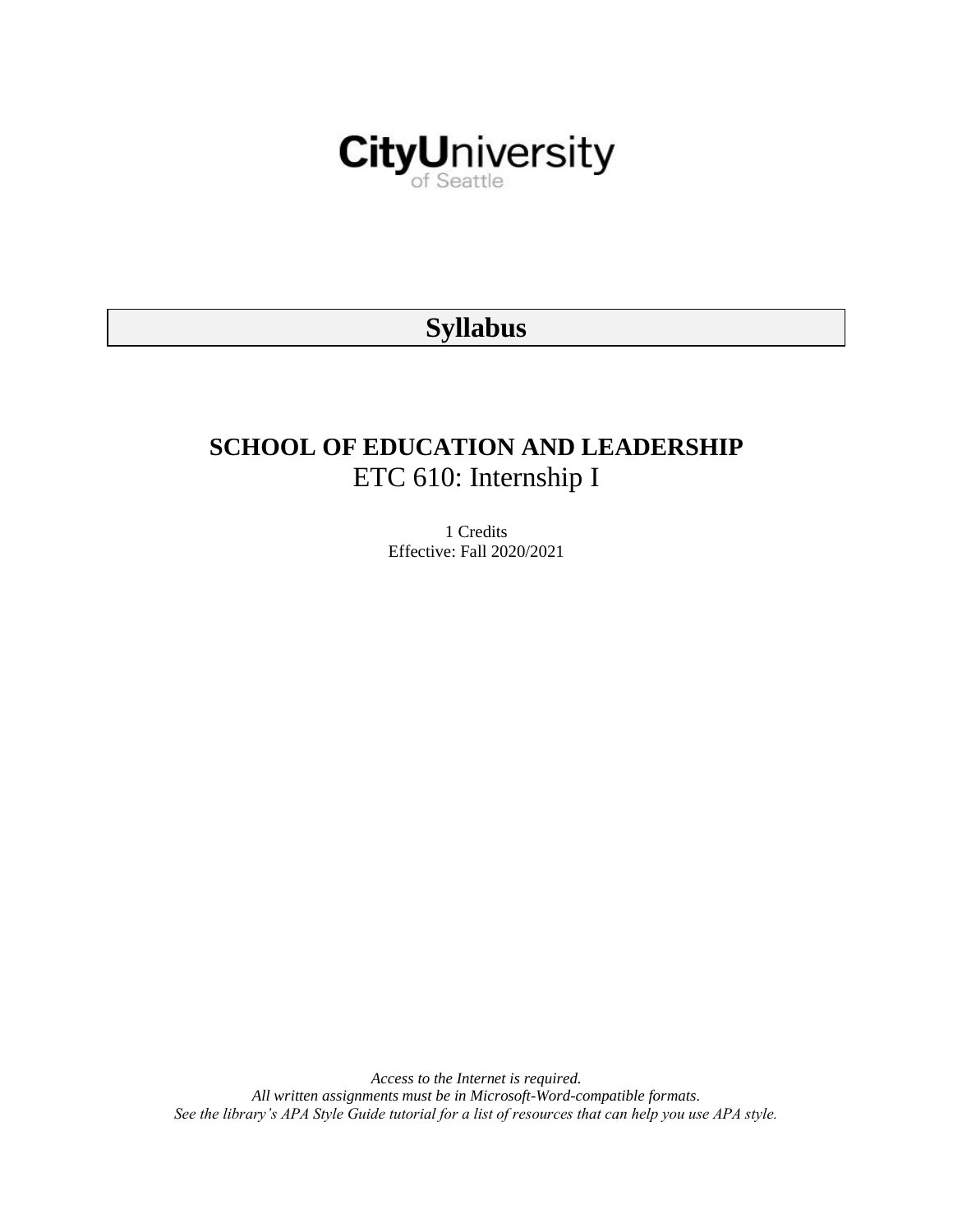# **FACULTY**

Faculty Name: FACULTY NAME

Contact Information: CONTACT INFORMATION

#### [INSTRUCTOR MAY INSERT PERSONAL MESSAGE IF DESIRED]

## **COURSE DESCRIPTION**

In this first field experience, candidates complete the required number of days and/or hours in a school classroom with guidance of a cooperating teacher and field supervisor. Topics include essential dispositions and skills in planning for instruction, engaging students, and assessing learning. Completion of this introductory internship provides candidates field-based perspectives and reflection skills needed to improve performance in this and following field experiences.

### **COURSE RESOURCES**

There are no required resources for internship courses.

## **CITYU LEARNING GOALS**

This course supports the following City University learning goals:

- Professional competency and professional identity
- Strong communication and interpersonal skills
- Lifelong learning

## **COURSE OUTCOMES**

In this course, learners:

- Establish professional habits and dispositions expected of a professional teacher
- Develop skills in planning for instruction, engaging students in learning activities, and assessing student learning
- Candidates learn from the collective experiences of the group by sharing collaboratively about their experiences and growth in the classroom.

# **CORE CONCEPTS, KNOWLEDGE, AND SKILLS**

- Assessment strategies
- Classroom management and learning environment
- Collaboration among professionals
- Content area knowledge
- Cultural sensitivity
- Curriculum policies and resources
- Diversity characteristics of learners
- Endorsement competencies
- Essential dispositions
- Evidence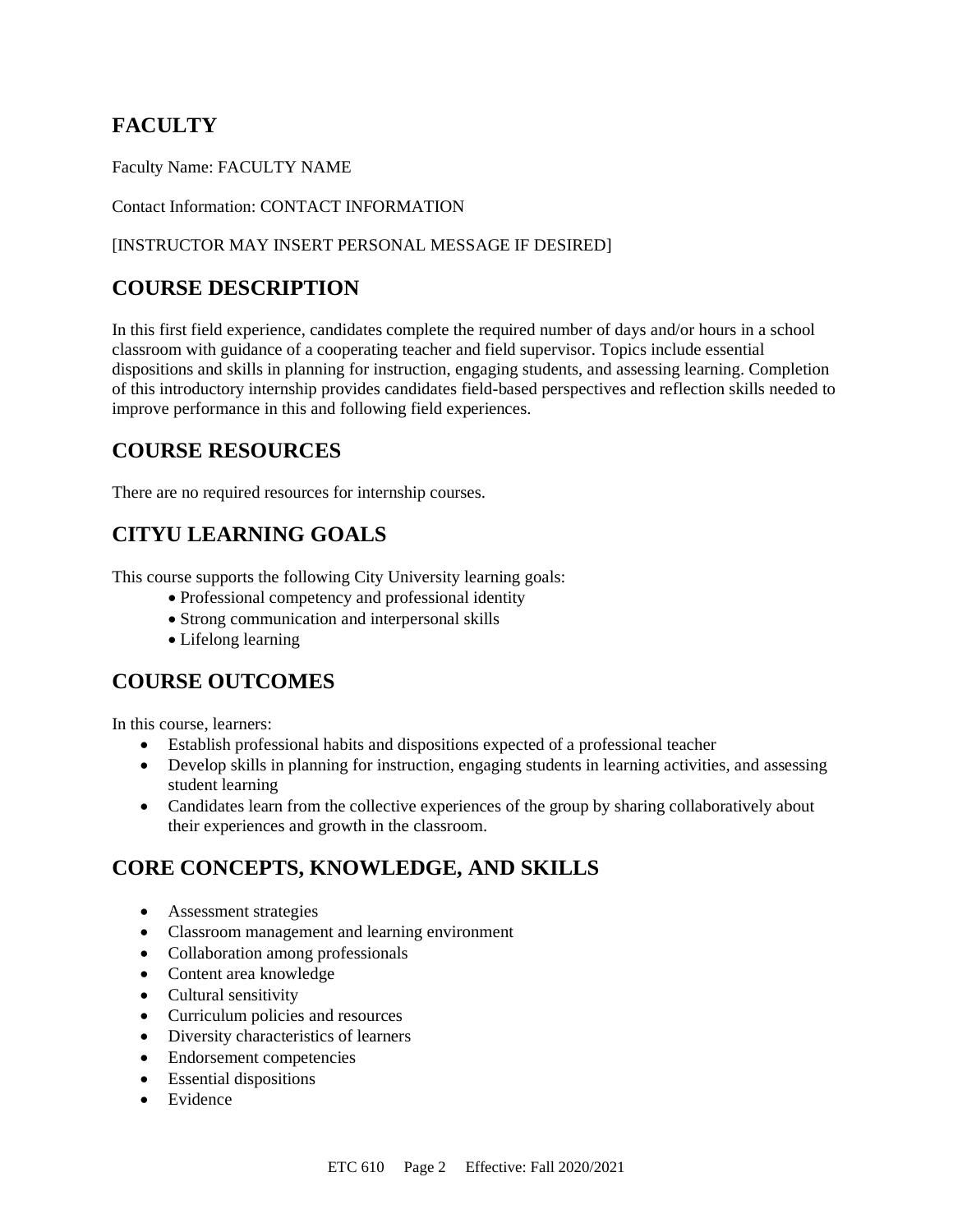- Family & community as partners
- Human growth & development
- Instructional strategies
- Integrating technology
- Learning styles, special needs, exceptionalities
- Learning targets
- Legal & personal safety issues
- Observe, describe, analyze, and reflect
- Paradigm shift: a teacher's view of the classroom
- Professional practice & growth
- Reflective practitioner
- Roles of school personnel
- School and classroom policies and procedures
- State learning standards
- Supporting students
- Theory to practice
- Working with individual students and small groups

## **OVERVIEW OF COURSE GRADING**

This course will be graded on a Pass/No Pass basis based on submission of all required assignments with satisfactory quality:

#### *Overview of Required Assignments*

edTPA Observation Protocol Context for Learning Hours Log Other Instructor Determined Assignments

(if applicable)

### **SPECIFICS OF COURSE ASSIGNMENTS**

#### **edTPA Observation Protocol**

Candidates will engage in reflective analysis about planning, instruction, or assessment. Candidates will complete reflective prompts about lesson plans, videos, or student work samples from either their own teaching experiences, or those provided by the instructor or mentor teacher. The focus of these reflections will be to enhance candidate's ability to analyze and improve teaching practices.

#### **Hours Log**

Candidates will complete an hours log representing the time spent in their field experience placement. Candidates should complete separate hours logs for each endorsement area.

#### **Context For Learning**

Candidates will complete a context for learning for the school, classroom, and students in the field experience placement.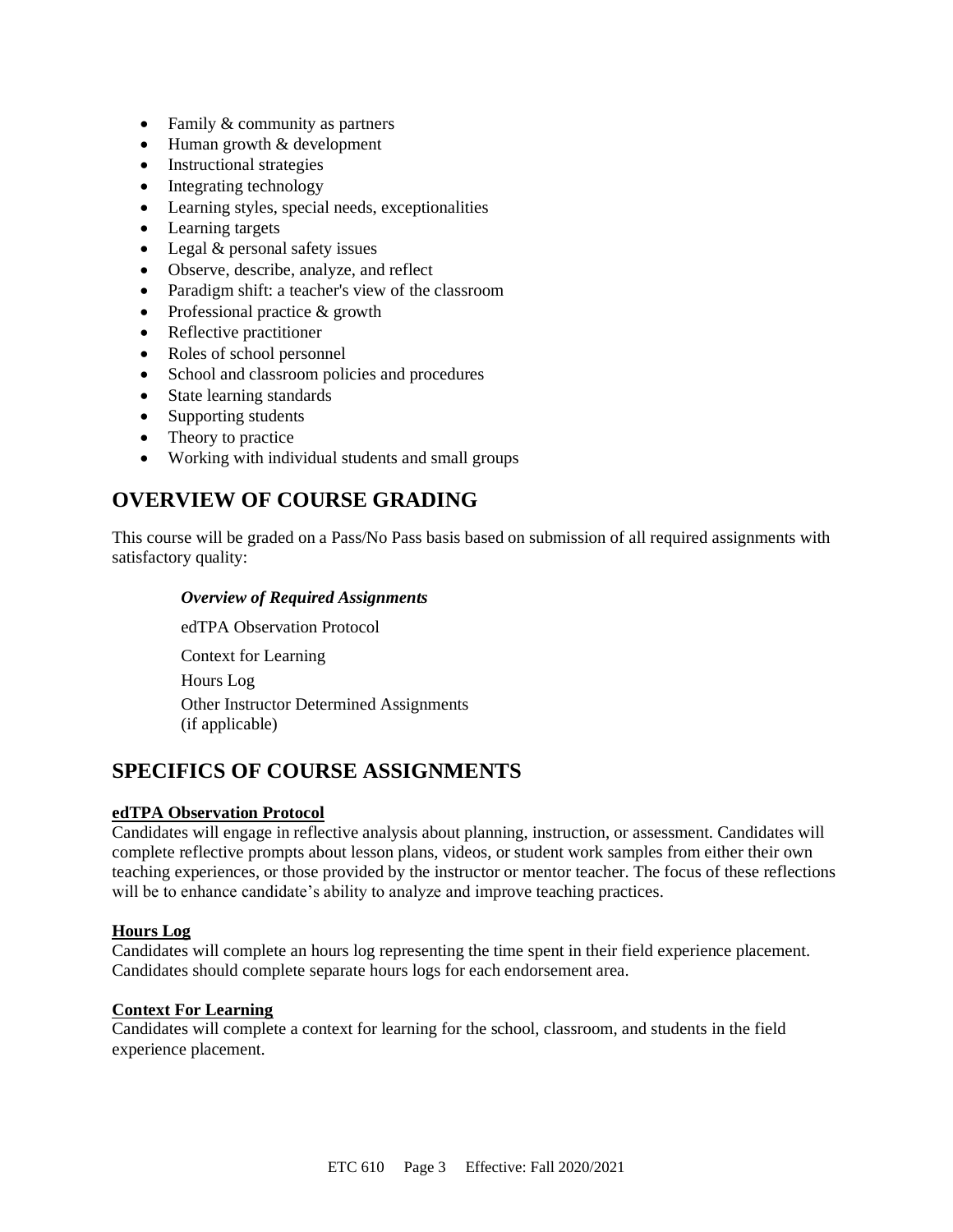#### **Other Instructor Determined Assignments (if applicable)**

The instructor may add additional assignments and/or make alterations to meet changes in program, state, and/or district guidelines for teacher candidates. Any additions or adaptations will be noted in the blackboard shell. Candidates should participate and engage in all classwork, including required assignments, class discussions, activities, and instructor-determined assignments. Candidates should work to meet essential dispositions criteria not only in the field, but also in their coursework, whether online or in person.

### **COURSE POLICIES**

#### **Late Assignments**

This is a pass/fail course. All assignments are due by the posted deadline. If you have extenuating circumstances and will need an extension, contact the instructor to determine a pre-approved timeline. A "Y" grade may be awarded in this instance until requirements have been completed.

#### **Participation**

You will be required to participate in one seminar session for this internship. This seminar will be offered live and/or virtually. Instructions for seminar participation will be communicated through blackboard and/or email each quarter.

#### **Professional Writing**

Assignments require error-free writing that uses standard English conventions and logical flow of organization to address topics clearly, completely, and concisely. CityU requires the use of APA style.

## **UNIVERSITY POLICIES**

You are responsible for understanding and adhering to all of City University of Seattle's academic policies. The most current versions of these policies can be found in the [University](https://www.cityu.edu/catalog/)  [Catalog](https://www.cityu.edu/catalog/) that is linked from the CityU Web site.

#### **Antidiscrimination**

City University of Seattle and its staff and faculty are committed to supporting our students. We value equity, diversity, and inclusion as a way of life as well as the educational opportunities it provides. City U will not tolerate any form of discrimination based on race, color, ethnicity, sexual orientation, gender identification, socioeconomic status, or religious values. If you have experienced any discrimination based on any of the above, we encourage you to report this to the University. Please report this to your instructor. If you do not feel safe reporting this to your instructor, please report to Dr. Scott Carnz, Provost or to the Vice President of Student Affairs, Melissa Mecham.

#### **Non-Discrimination & Prohibition of Sexual Misconduct**

City University of Seattle adheres to all federal, state, and local civil rights laws prohibiting discrimination in employment and education. The University is committed to ensuring that the education environment is bounded by standards of mutual respect and safety and is free from discriminatory practices.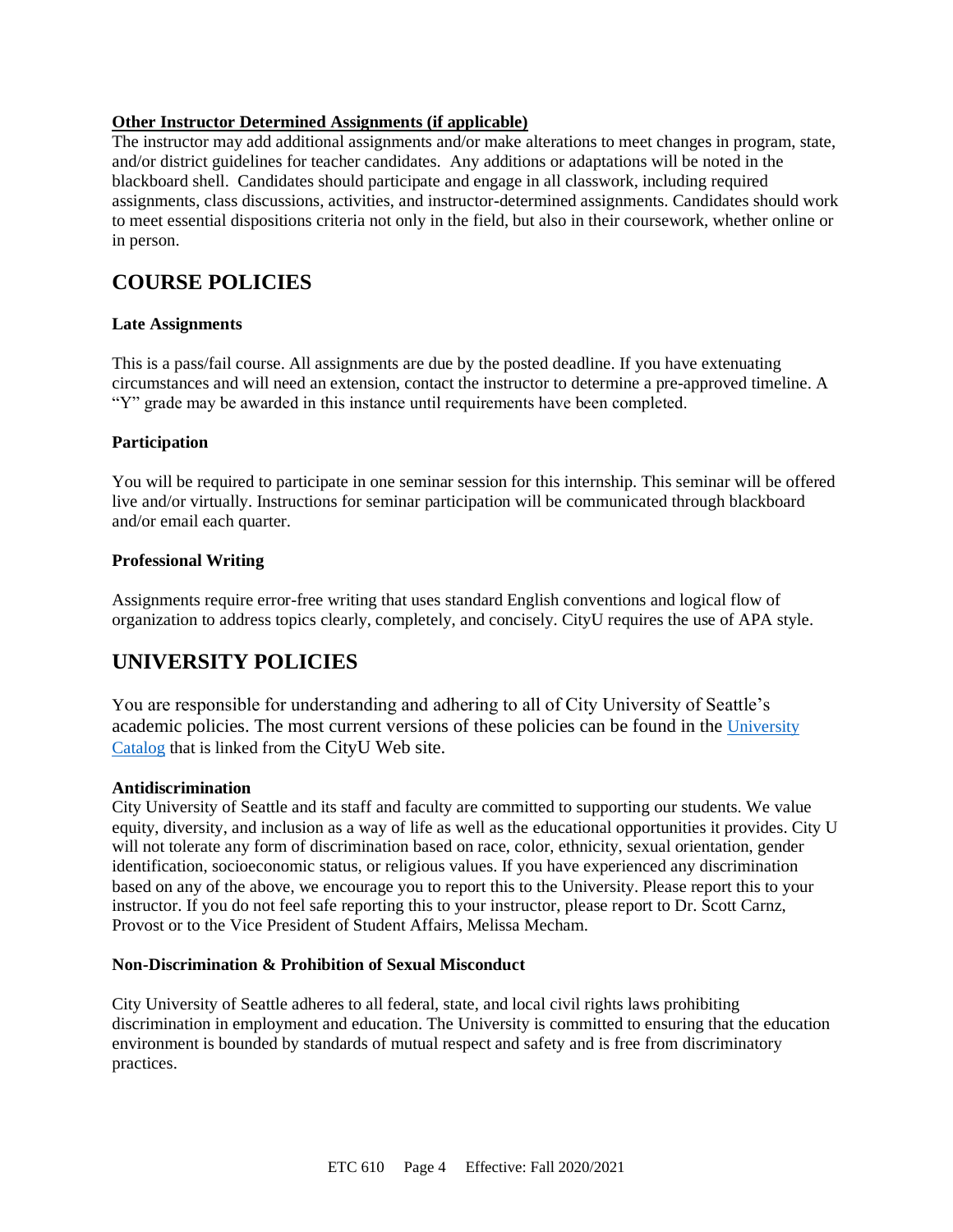In the U.S., the University is required by Title IX of the Education Amendments of 1972 to ensure that all of its education programs and activities do not discriminate on the basis of sex/gender. Sex include sex, sex stereotypes, gender identity, gender expression, sexual orientation, and pregnancy or parenting status. Sexual harassment, sexual assault, dating and domestic violence, and stalking are forms of sex discrimination, which are prohibited under Title IX and by City University of Seattle policy. City University of Seattle also prohibits retaliation against any person opposing discrimination or participating in any discrimination investigation or complaint process internal or external to the institution. Questions regarding Title IX, including its application and/or concerns about noncompliance, should be directed to the Title IX Coordinator. For a complete copy of the policy or for more information, visit <https://my.cityu.edu/titleix> or contact the Title IX Coordinator.

In Canada, in compliance with the British Columbia Human Rights Code, the Alberta Human Rights Act, WorksafeBC, and the Workers' Compensation Board of Alberta, the University believes that its environment should at all times be supportive and respectful of the dignity and self-esteem of individuals. Discrimination, harassment and bullying conduct, whether through person to person behaviour or via electronic communications such as email or social media is not acceptable and will not be tolerated. As an educational institution, it is our responsibility to cultivate an environment of excellence, equity, mutual respect and to recognize the value and potential of every individual. The University will take all necessary steps to meet or exceed the requirements of the law to prevent discrimination, harassment and bullying. The Respectful Workplace Policy for the prevention of discrimination, harassment and bullying policy and procedure can be found at <https://www.cityu.edu/discover-cityu/about-cityu/> under the Policies section or at <https://www.cityuniversity.ca/about/>.

#### **Religious Accommodations**

City University of Seattle has a policy for accommodation of student absences or significant hardship due to reasons of faith or conscience, or for organized religious activities. The University's policy, including more information about how to request an accommodation, is available in the University Catalog and on the my.cityu.edu student portal. Accommodations must be requested by the 20% mark of this course (e.g. day 14 of a ten-week course, day 7 of a 5-week course) using the Religious Accommodations Request Form found on the student dashboard in the my.cityu.edu student portal.

#### **Academic Integrity**

Academic integrity in students requires the pursuit of scholarly activity that is free from fraud, deception and unauthorized collaboration with other individuals. Students are responsible for understanding CityU's policy on academic integrity and adhering to its standards in meeting all course requirements. A complete copy of this policy can be found in the University Catalog in the section titled [Academic Integrity Policy](https://www.cityu.edu/catalog/;) under Student Rights & Responsibilities.

#### **Attendance**

Students taking courses in any format at the University are expected to be diligent in their studies and to attend class regularly. Regular class attendance is important in achieving learning outcomes in the course and may be a valid consideration in determining the final grade. For classes where a physical presence is required, a student has attended if they are present at any time during the class session. For online classes, a student has attended if they have posted or submitted an